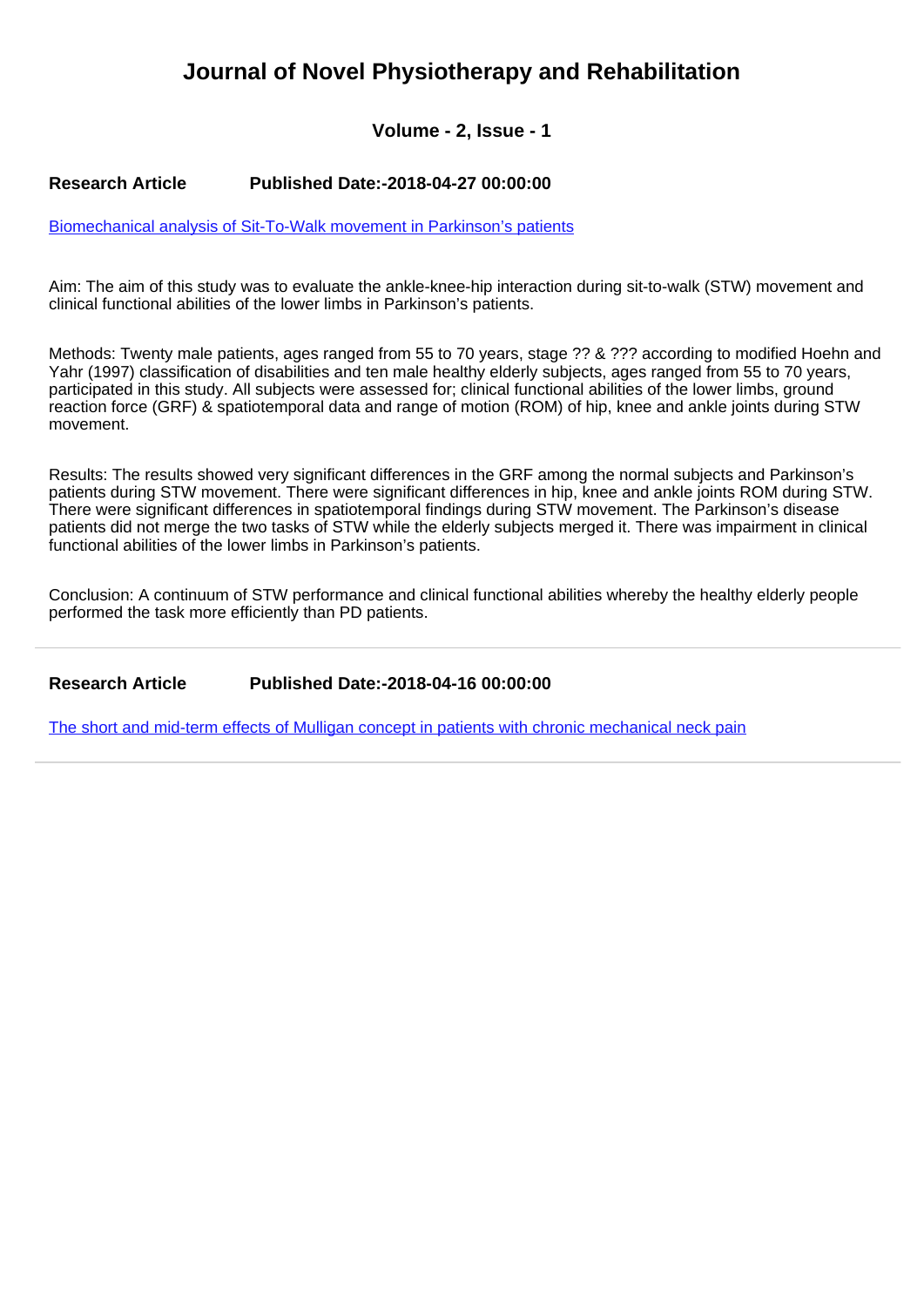Background: Mechanical chronic neck pain is very common musculoskeletal dysfunction among people, manifesting one or more pain-induced movements and disability impairments. Clinical guidelines suggest passive cervical mobilization and thoracic manipulation as manual therapy interventions. Mulligan concept has positive effect in patients with lumbar and thoracic spine mechanical chronic pain. Study objective was to investigate possible clinical effects of Mulligan techniques in patients with cervical pain according to pain and disability status.

Methods: forty participants diagnosed with mechanical chronic cervical pain, randomly assigned into experimental and control group. NAG, SNAG and self-SNAG joint mobilization in a nine-sessions protocol implemented to the study group, while SHAM-Mulligan techniques applied to control group. Self-reported questionnaires Numeric Pain Rating scale (NPRT) and Neck Disability Index (NDI) were used for the measurement of pain and disability levels respectively. Possible Interactions among Factors (TIME X GROUP) and simple effects in three-time measurements of pre, post and one-month follow-up concerning NDI and NPRS variables, were detected with Mixed-ANOVA test.

Results: Baseline scores of pain and disability resulted in no differences between groups. A significant Group and Time factors interaction founded and simple main effects analysis showed that Mulligan concept-group had significant improvement in post-intervention NPRT and NDI scores (p<.001), compared to baseline scores. Follow-up also differed compared to post-treatment score (p<.001). SHAM-Mulligan control group had no significant differences in dependent variables at any level of TIME factor (p>.001). Significant differences were found between groups according to second and third measurement phase (p<.001).

Conclusion: Our findings suggest that Mulligan concept techniques improve symptoms of pain and disability in chronic mechanical neck pain patients in short and mid-term effect level.

Summary: Mobilization techniques of SNAGs, NAGS and self-SNAGs reduces pain and improve function in patients with mechanical neck pain. Taken into consideration the safety and simplicity of application, future studies are encourage to examine the underline mechanism of action.

## **Case Report Published Date:-2018-01-08 00:00:00**

[Physical Therapy for Transverse Myelitis: A Case Report](https://www.rehabilityjournal.com/articles/jnpr-aid1017.pdf)

Background and Purpose: Transverse myelitis (TM) is a rare neurological diagnosis found in 1-4 per million people. Rehabilitation is recommended secondary to steroid treatment. There is limited clinical research on physical therapy (PT) for TM. The purpose of this case report is to present PT examination and management strategies for a patient with TM.

Case Description: A 25-year-old female patient diagnosed with TM was referred to PT. She presented foot drop causing ataxic gait, decreased sensation in bilateral lower extremities, significant fatigue, and low back pain. The patient required significant rest time between all tests and measures due to severely increased fatigue. PT plan of care was focused on therapeutic exercises per patient tolerance, passive range of motion (ROM) administered by the therapist, and gait training when activity tolerance was increased.

Outcomes: The patient was able to tolerate bouts of exercise as prescribed through home exercise program. She responded very well to passive ROM treatment during breaks between exercises to maintain ROM and decrease rigidity. Active ROM exercise was used to build activity tolerance while being mindful of limited ability due to fatigue. Upon increased activity tolerance, the patient was able to tolerate gait training with multiple breaks and maintain corrected gait when addressed during treatment.

Discussion: PT intervention was helpful for this patient with TM. Breaking down functional activities based on patient tolerance is important when treating people with TM. More experimental research is needed to support the benefits of PT for TM.

## **Research Article Published Date:-2018-01-05 00:00:00**

[Effectiveness of Soft Tissue Mobilisation as an adjunct to the Conventional Therapy in patients with Ankylosing](https://www.rehabilityjournal.com/articles/jnpr-aid1016.pdf) **[Spondylitis](https://www.rehabilityjournal.com/articles/jnpr-aid1016.pdf)**